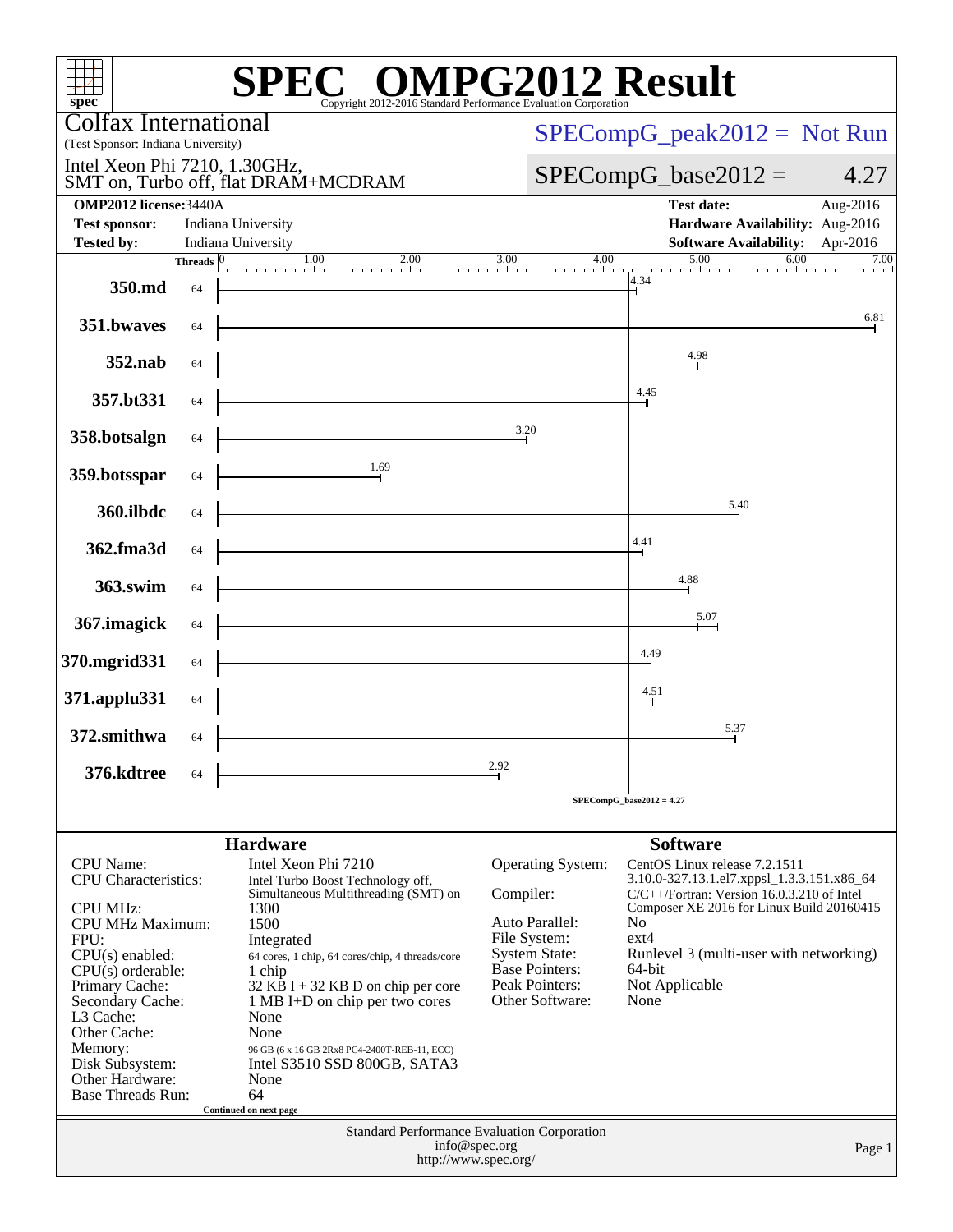Colfax International

(Test Sponsor: Indiana University)

SMT on, Turbo off, flat DRAM+MCDRAM Intel Xeon Phi 7210, 1.30GHz,

**[OMP2012 license:](http://www.spec.org/auto/omp2012/Docs/result-fields.html#OMP2012license)**3440A **[Test date:](http://www.spec.org/auto/omp2012/Docs/result-fields.html#Testdate)** Aug-2016

**[Tested by:](http://www.spec.org/auto/omp2012/Docs/result-fields.html#Testedby)** Indiana University **[Software Availability:](http://www.spec.org/auto/omp2012/Docs/result-fields.html#SoftwareAvailability)** Apr-2016

[Minimum Peak Threads:](http://www.spec.org/auto/omp2012/Docs/result-fields.html#MinimumPeakThreads) --<br>Maximum Peak Threads: --

[Maximum Peak Threads:](http://www.spec.org/auto/omp2012/Docs/result-fields.html#MaximumPeakThreads)

[SPECompG\\_peak2012 =](http://www.spec.org/auto/omp2012/Docs/result-fields.html#SPECompGpeak2012) Not Run

 $SPECompG_base2012 = 4.27$  $SPECompG_base2012 = 4.27$ 

**[Test sponsor:](http://www.spec.org/auto/omp2012/Docs/result-fields.html#Testsponsor)** Indiana University **[Hardware Availability:](http://www.spec.org/auto/omp2012/Docs/result-fields.html#HardwareAvailability)** Aug-2016

| <b>Results Table</b>                                                                                     |           |                                                                                                                                                                                                                                                                                                                                                 |       |                |       |         |       |  |                                        |              |                                                                                                                                                                                                                                                                                                           |              |                |              |
|----------------------------------------------------------------------------------------------------------|-----------|-------------------------------------------------------------------------------------------------------------------------------------------------------------------------------------------------------------------------------------------------------------------------------------------------------------------------------------------------|-------|----------------|-------|---------|-------|--|----------------------------------------|--------------|-----------------------------------------------------------------------------------------------------------------------------------------------------------------------------------------------------------------------------------------------------------------------------------------------------------|--------------|----------------|--------------|
|                                                                                                          |           |                                                                                                                                                                                                                                                                                                                                                 |       | <b>Base</b>    |       |         |       |  |                                        |              | <b>Peak</b>                                                                                                                                                                                                                                                                                               |              |                |              |
| <b>Benchmark</b>                                                                                         |           | Threads Seconds                                                                                                                                                                                                                                                                                                                                 | Ratio | <b>Seconds</b> | Ratio | Seconds | Ratio |  | <b>Threads Seconds</b>                 | <b>Ratio</b> | <b>Seconds</b>                                                                                                                                                                                                                                                                                            | <b>Ratio</b> | <b>Seconds</b> | <b>Ratio</b> |
| 350.md                                                                                                   | 64        | 1067                                                                                                                                                                                                                                                                                                                                            | 4.34  | 1067           | 4.34  | 1067    | 4.34  |  |                                        |              |                                                                                                                                                                                                                                                                                                           |              |                |              |
| 351.bwaves                                                                                               | 64        | 665                                                                                                                                                                                                                                                                                                                                             | 6.81  | 666            | 6.81  | 665     | 6.81  |  |                                        |              |                                                                                                                                                                                                                                                                                                           |              |                |              |
| $352$ .nab                                                                                               | 64        | 781                                                                                                                                                                                                                                                                                                                                             | 4.98  | 781            | 4.98  | 781     | 4.98  |  |                                        |              |                                                                                                                                                                                                                                                                                                           |              |                |              |
| 357.bt331                                                                                                | 64        | 1065                                                                                                                                                                                                                                                                                                                                            | 4.45  | 1063           | 4.46  | 1068    | 4.44  |  |                                        |              |                                                                                                                                                                                                                                                                                                           |              |                |              |
| 358.botsalgn                                                                                             | 64        | 1360                                                                                                                                                                                                                                                                                                                                            | 3.20  | 1360           | 3.20  | 1360    | 3.20  |  |                                        |              |                                                                                                                                                                                                                                                                                                           |              |                |              |
| 359.botsspar                                                                                             | 64        | 3115                                                                                                                                                                                                                                                                                                                                            | 1.69  | 3116           | 1.68  | 3113    | 1.69  |  |                                        |              |                                                                                                                                                                                                                                                                                                           |              |                |              |
| 360.ilbdc                                                                                                | 64        | 659                                                                                                                                                                                                                                                                                                                                             | 5.40  | 658            | 5.41  | 659     | 5.40  |  |                                        |              |                                                                                                                                                                                                                                                                                                           |              |                |              |
| 362.fma3d                                                                                                | 64        | 862                                                                                                                                                                                                                                                                                                                                             | 4.41  | 862            | 4.41  | 862     | 4.41  |  |                                        |              |                                                                                                                                                                                                                                                                                                           |              |                |              |
| $363$ .swim                                                                                              | 64        | 928                                                                                                                                                                                                                                                                                                                                             | 4.88  | 927            | 4.89  | 928     | 4.88  |  |                                        |              |                                                                                                                                                                                                                                                                                                           |              |                |              |
| 367. imagick                                                                                             | 64        | 1386                                                                                                                                                                                                                                                                                                                                            | 5.07  | 1358           | 5.18  | 1411    | 4.98  |  |                                        |              |                                                                                                                                                                                                                                                                                                           |              |                |              |
| 370.mgrid331                                                                                             | 64        | 984                                                                                                                                                                                                                                                                                                                                             | 4.49  | 984            | 4.49  | 984     | 4.49  |  |                                        |              |                                                                                                                                                                                                                                                                                                           |              |                |              |
| 371.applu331                                                                                             | 64        | 1343                                                                                                                                                                                                                                                                                                                                            | 4.51  | 1343           | 4.51  | 1344    | 4.51  |  |                                        |              |                                                                                                                                                                                                                                                                                                           |              |                |              |
| 372.smithwa                                                                                              | 64        | 998                                                                                                                                                                                                                                                                                                                                             | 5.37  | 998            | 5.37  | 999     | 5.36  |  |                                        |              |                                                                                                                                                                                                                                                                                                           |              |                |              |
| 376.kdtree                                                                                               | 64        | 1540                                                                                                                                                                                                                                                                                                                                            | 2.92  | 1543           | 2.92  | 1546    | 2.91  |  |                                        |              |                                                                                                                                                                                                                                                                                                           |              |                |              |
| Results appear in the order in which they were run. Bold underlined text indicates a median measurement. |           |                                                                                                                                                                                                                                                                                                                                                 |       |                |       |         |       |  |                                        |              |                                                                                                                                                                                                                                                                                                           |              |                |              |
| <b>Platform Notes</b>                                                                                    |           |                                                                                                                                                                                                                                                                                                                                                 |       |                |       |         |       |  |                                        |              |                                                                                                                                                                                                                                                                                                           |              |                |              |
|                                                                                                          |           | Sysinfo program /home/lijunj/SPEC/omp2012-1.1-run/Docs/sysinfo<br>Revision 563 of 2016-06-10 (097295389cf6073d8c3b03fa376740a5)<br>running on knll.uits.indiana.edu Wed Aug 31 00:49:49 2016<br>This section contains SUT (System Under Test) info as seen by<br>some common utilities.<br>http://www.spec.org/omp2012/Docs/config.html#sysinfo |       |                |       |         |       |  | To remove or add to this section, see: |              |                                                                                                                                                                                                                                                                                                           |              |                |              |
|                                                                                                          | caution.) | From /proc/cpuinfo<br>model name: Intel(R) Xeon Phi(TM) CPU 7210 @ 1.30GHz<br>1 "physical id"s (chips)<br>256 "processors"<br>cpu cores $: 64$<br>siblings : 256<br>52 53 56 57 58 59 60 61 62 63 64 65 68 69 70 71 72 73<br>cache size : 1024 KB                                                                                               |       |                |       |         |       |  |                                        |              | cores, siblings (Caution: counting these is hw and system dependent.<br>following excerpts from /proc/cpuinfo might not be reliable. Use with<br>physical 0: cores 0 1 2 3 6 7 10 11 12 13 14 15 18 19 20 21 22 23 24 25 26<br>27 28 29 30 31 32 33 34 35 36 37 38 39 40 41 42 43 44 45 46 47 48 49 50 51 |              | The            |              |

Continued on next page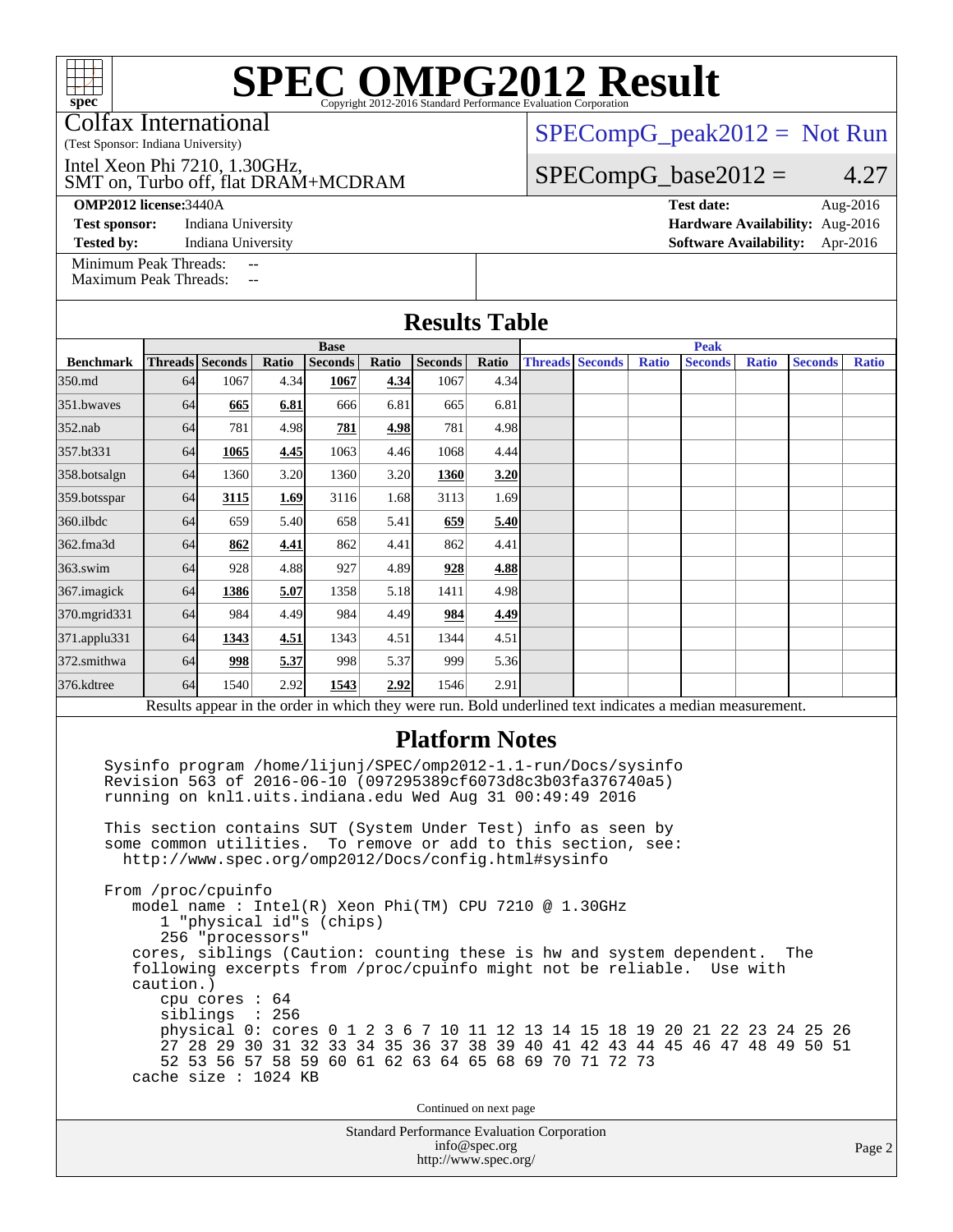

Colfax International

 $SPECompG_peak2012 = Not Run$  $SPECompG_peak2012 = Not Run$ 

SMT on, Turbo off, flat DRAM+MCDRAM Intel Xeon Phi 7210, 1.30GHz,

 $SPECompG_base2012 = 4.27$  $SPECompG_base2012 = 4.27$ 

(Test Sponsor: Indiana University)

**[Test sponsor:](http://www.spec.org/auto/omp2012/Docs/result-fields.html#Testsponsor)** Indiana University **[Hardware Availability:](http://www.spec.org/auto/omp2012/Docs/result-fields.html#HardwareAvailability)** Aug-2016 **[Tested by:](http://www.spec.org/auto/omp2012/Docs/result-fields.html#Testedby)** Indiana University **[Software Availability:](http://www.spec.org/auto/omp2012/Docs/result-fields.html#SoftwareAvailability)** Apr-2016

**[OMP2012 license:](http://www.spec.org/auto/omp2012/Docs/result-fields.html#OMP2012license)**3440A **[Test date:](http://www.spec.org/auto/omp2012/Docs/result-fields.html#Testdate)** Aug-2016

#### **[Platform Notes \(Continued\)](http://www.spec.org/auto/omp2012/Docs/result-fields.html#PlatformNotes)**

From /proc/meminfo<br>MemTotal: 115193108 kB HugePages\_Total: 0<br>Hugepagesize: 2048 kB Hugepagesize:

 From /etc/\*release\* /etc/\*version\* centos-release: CentOS Linux release 7.2.1511 (Core) centos-release-upstream: Derived from Red Hat Enterprise Linux 7.2 (Source) os-release: NAME="CentOS Linux" VERSION="7 (Core)" ID="centos" ID\_LIKE="rhel fedora" VERSION\_ID="7" PRETTY\_NAME="CentOS Linux 7 (Core)" ANSI\_COLOR="0;31" CPE\_NAME="cpe:/o:centos:centos:7"

 redhat-release: CentOS Linux release 7.2.1511 (Core) system-release: CentOS Linux release 7.2.1511 (Core) system-release-cpe: cpe:/o:centos:centos:7

 uname -a: Linux knl1.uits.indiana.edu 3.10.0-327.13.1.el7.xppsl\_1.3.3.151.x86\_64 #1 SMP Fri Jun 10 15:04:35 UTC 2016 x86\_64 x86\_64 x86\_64 GNU/Linux

run-level 3 Aug 3 01:08

 SPEC is set to: /home/lijunj/SPEC/omp2012-1.1-run Type Size Used Avail Use% Mounted on<br>ext4 713G 45G 632G 7% / /dev/sda3 ext4 713G 45G 632G 7% /

Cannot run dmidecode; consider saying 'chmod +s /usr/sbin/dmidecode'

(End of data from sysinfo program)

#### **[General Notes](http://www.spec.org/auto/omp2012/Docs/result-fields.html#GeneralNotes)**

 Environment: KMP\_AFFINITY=scatter

 BIOS settings: Intel Simultaneous Multithreading (SMT): on Intel Turbo Boost Technology (Turbo): off Cluster Mode: quadrant Memory Mode: flat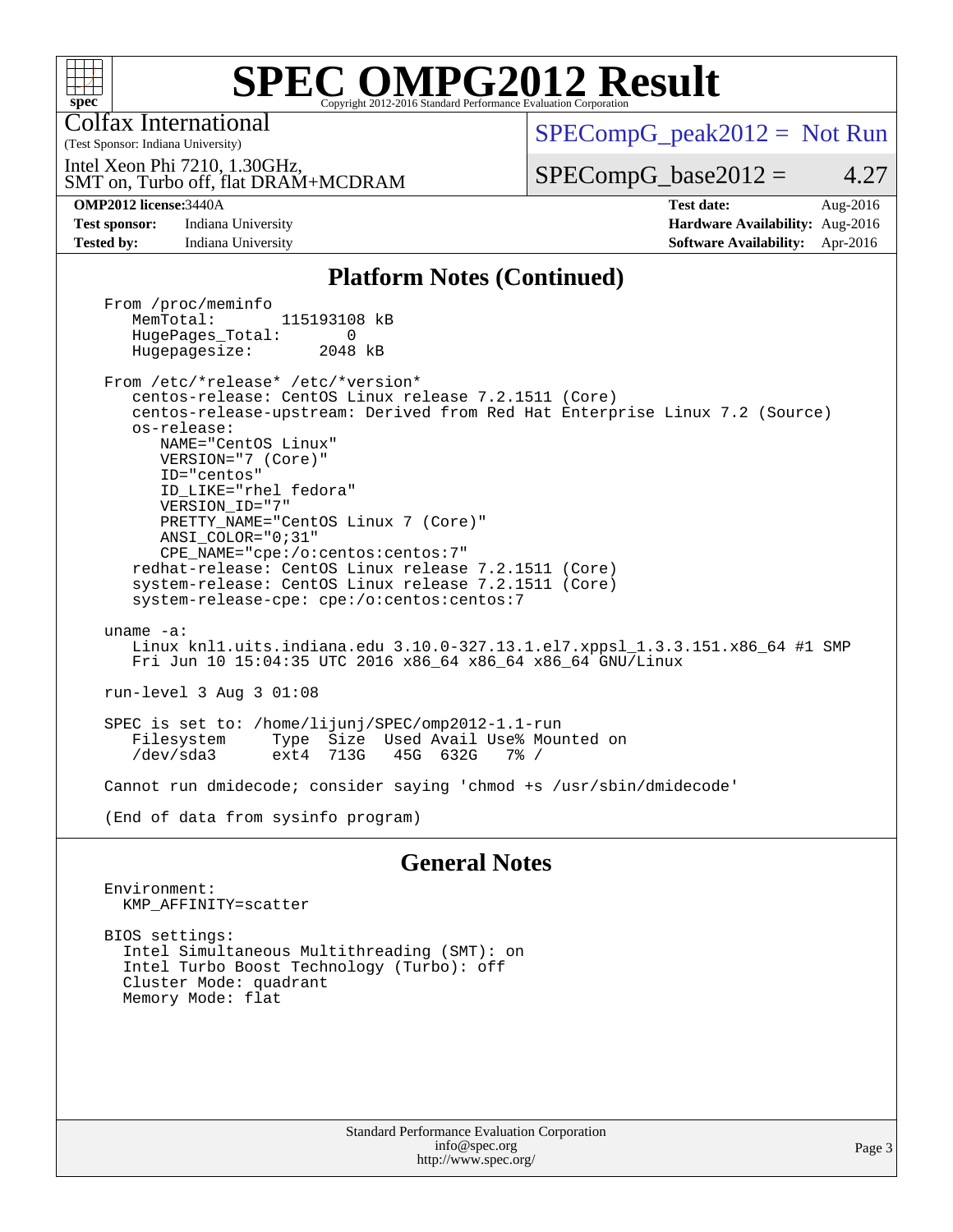

Colfax International

 $SPECompG_peak2012 = Not Run$  $SPECompG_peak2012 = Not Run$ 

SMT on, Turbo off, flat DRAM+MCDRAM Intel Xeon Phi 7210, 1.30GHz,

(Test Sponsor: Indiana University)

**[Test sponsor:](http://www.spec.org/auto/omp2012/Docs/result-fields.html#Testsponsor)** Indiana University **[Hardware Availability:](http://www.spec.org/auto/omp2012/Docs/result-fields.html#HardwareAvailability)** Aug-2016

 $SPECompG_base2012 = 4.27$  $SPECompG_base2012 = 4.27$ 

**[OMP2012 license:](http://www.spec.org/auto/omp2012/Docs/result-fields.html#OMP2012license)**3440A **[Test date:](http://www.spec.org/auto/omp2012/Docs/result-fields.html#Testdate)** Aug-2016 **[Tested by:](http://www.spec.org/auto/omp2012/Docs/result-fields.html#Testedby)** Indiana University **[Software Availability:](http://www.spec.org/auto/omp2012/Docs/result-fields.html#SoftwareAvailability)** Apr-2016

### **[Base Compiler Invocation](http://www.spec.org/auto/omp2012/Docs/result-fields.html#BaseCompilerInvocation)**

[C benchmarks](http://www.spec.org/auto/omp2012/Docs/result-fields.html#Cbenchmarks): [icc](http://www.spec.org/omp2012/results/res2016q4/omp2012-20161006-00082.flags.html#user_CCbase_intel_icc_a87c68a857bc5ec5362391a49d3a37a6)

[C++ benchmarks:](http://www.spec.org/auto/omp2012/Docs/result-fields.html#CXXbenchmarks) [icpc](http://www.spec.org/omp2012/results/res2016q4/omp2012-20161006-00082.flags.html#user_CXXbase_intel_icpc_2d899f8d163502b12eb4a60069f80c1c)

[Fortran benchmarks](http://www.spec.org/auto/omp2012/Docs/result-fields.html#Fortranbenchmarks): [ifort](http://www.spec.org/omp2012/results/res2016q4/omp2012-20161006-00082.flags.html#user_FCbase_intel_ifort_8a5e5e06b19a251bdeaf8fdab5d62f20)

#### **[Base Portability Flags](http://www.spec.org/auto/omp2012/Docs/result-fields.html#BasePortabilityFlags)**

 350.md: [-free](http://www.spec.org/omp2012/results/res2016q4/omp2012-20161006-00082.flags.html#user_baseFPORTABILITY350_md_f-FR_e51be0673775d2012b3310fa5323f530) 357.bt331: [-mcmodel=medium](http://www.spec.org/omp2012/results/res2016q4/omp2012-20161006-00082.flags.html#user_baseFPORTABILITY357_bt331_f-mcmodel_3a41622424bdd074c4f0f2d2f224c7e5) 363.swim: [-mcmodel=medium](http://www.spec.org/omp2012/results/res2016q4/omp2012-20161006-00082.flags.html#user_baseFPORTABILITY363_swim_f-mcmodel_3a41622424bdd074c4f0f2d2f224c7e5) 367.imagick: [-std=c99](http://www.spec.org/omp2012/results/res2016q4/omp2012-20161006-00082.flags.html#user_baseCPORTABILITY367_imagick_f-std_2ec6533b6e06f1c4a6c9b78d9e9cde24)

#### **[Base Optimization Flags](http://www.spec.org/auto/omp2012/Docs/result-fields.html#BaseOptimizationFlags)**

[C benchmarks](http://www.spec.org/auto/omp2012/Docs/result-fields.html#Cbenchmarks):

[-O3](http://www.spec.org/omp2012/results/res2016q4/omp2012-20161006-00082.flags.html#user_CCbase_f-O3) [-ansi-alias](http://www.spec.org/omp2012/results/res2016q4/omp2012-20161006-00082.flags.html#user_CCbase_f-ansi-alias) [-no-prec-div](http://www.spec.org/omp2012/results/res2016q4/omp2012-20161006-00082.flags.html#user_CCbase_f-no-prec-div) [-qopenmp](http://www.spec.org/omp2012/results/res2016q4/omp2012-20161006-00082.flags.html#user_CCbase_f-qopenmp) [-ipo](http://www.spec.org/omp2012/results/res2016q4/omp2012-20161006-00082.flags.html#user_CCbase_f-ipo) [-xMIC-AVX512](http://www.spec.org/omp2012/results/res2016q4/omp2012-20161006-00082.flags.html#user_CCbase_f-xMIC-AVX512) [-fp-model fast=2](http://www.spec.org/omp2012/results/res2016q4/omp2012-20161006-00082.flags.html#user_CCbase_f-fp-model_a7fb8ccb7275e23f0079632c153cfcab)

[C++ benchmarks:](http://www.spec.org/auto/omp2012/Docs/result-fields.html#CXXbenchmarks)

[-O3](http://www.spec.org/omp2012/results/res2016q4/omp2012-20161006-00082.flags.html#user_CXXbase_f-O3) [-ansi-alias](http://www.spec.org/omp2012/results/res2016q4/omp2012-20161006-00082.flags.html#user_CXXbase_f-ansi-alias) [-no-prec-div](http://www.spec.org/omp2012/results/res2016q4/omp2012-20161006-00082.flags.html#user_CXXbase_f-no-prec-div) [-qopenmp](http://www.spec.org/omp2012/results/res2016q4/omp2012-20161006-00082.flags.html#user_CXXbase_f-qopenmp) [-ipo](http://www.spec.org/omp2012/results/res2016q4/omp2012-20161006-00082.flags.html#user_CXXbase_f-ipo) [-xMIC-AVX512](http://www.spec.org/omp2012/results/res2016q4/omp2012-20161006-00082.flags.html#user_CXXbase_f-xMIC-AVX512) [-fp-model fast=2](http://www.spec.org/omp2012/results/res2016q4/omp2012-20161006-00082.flags.html#user_CXXbase_f-fp-model_a7fb8ccb7275e23f0079632c153cfcab)

[Fortran benchmarks](http://www.spec.org/auto/omp2012/Docs/result-fields.html#Fortranbenchmarks):

[-O3](http://www.spec.org/omp2012/results/res2016q4/omp2012-20161006-00082.flags.html#user_FCbase_f-O3) [-no-prec-div](http://www.spec.org/omp2012/results/res2016q4/omp2012-20161006-00082.flags.html#user_FCbase_f-no-prec-div) [-qopenmp](http://www.spec.org/omp2012/results/res2016q4/omp2012-20161006-00082.flags.html#user_FCbase_f-qopenmp) [-ipo](http://www.spec.org/omp2012/results/res2016q4/omp2012-20161006-00082.flags.html#user_FCbase_f-ipo) [-xMIC-AVX512](http://www.spec.org/omp2012/results/res2016q4/omp2012-20161006-00082.flags.html#user_FCbase_f-xMIC-AVX512) [-fp-model fast=2](http://www.spec.org/omp2012/results/res2016q4/omp2012-20161006-00082.flags.html#user_FCbase_f-fp-model_a7fb8ccb7275e23f0079632c153cfcab)

The flags files that were used to format this result can be browsed at <http://www.spec.org/omp2012/flags/Intel-ic16.0-linux64.html> <http://www.spec.org/omp2012/flags/knl.html>

You can also download the XML flags sources by saving the following links: <http://www.spec.org/omp2012/flags/Intel-ic16.0-linux64.xml> <http://www.spec.org/omp2012/flags/knl.xml>